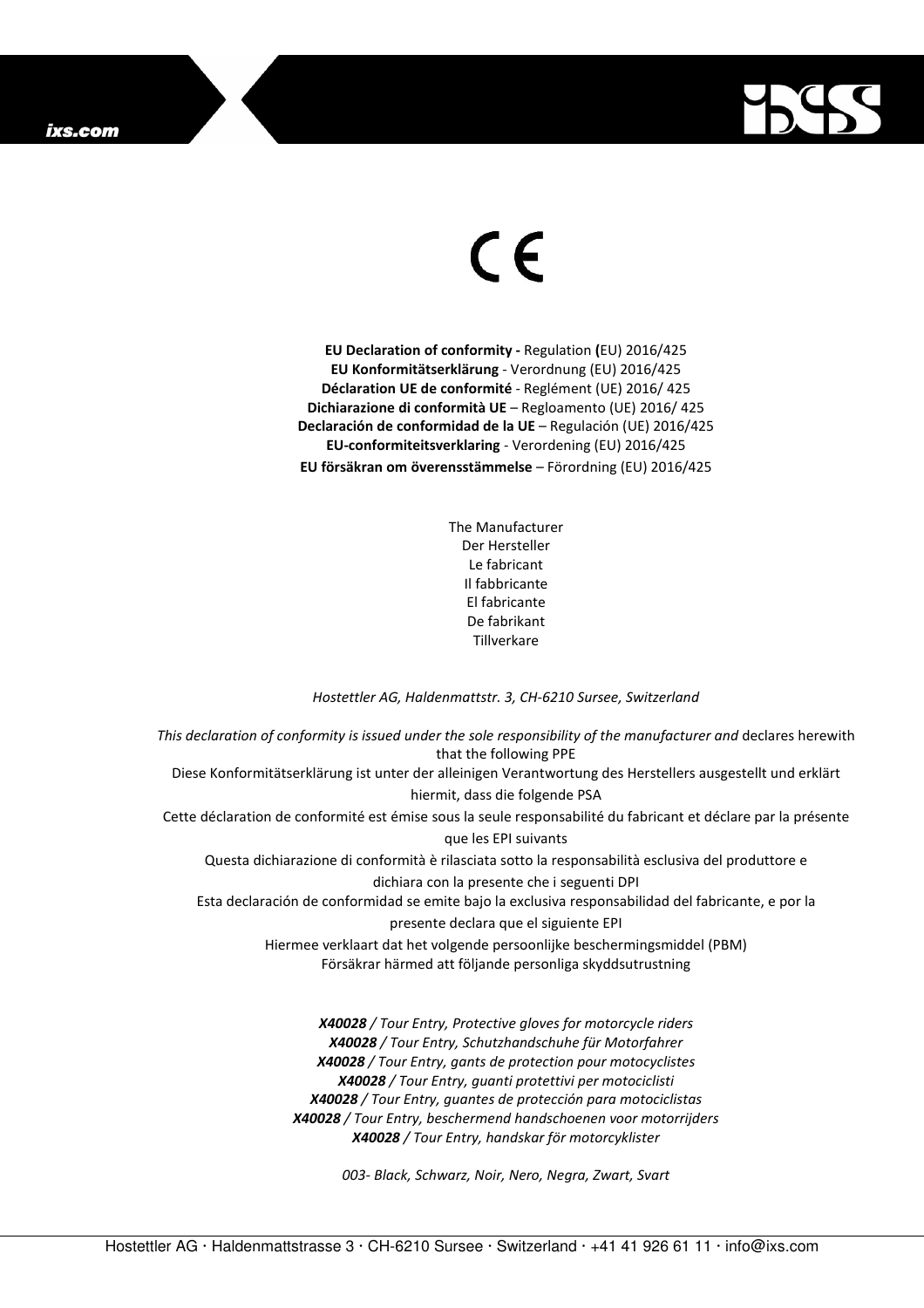

has undergone the EU-type examination conformity assessment procedure (Module B) performed by the Notified Body, **CTC** (n° 0075) 4, rue Hermann Frenkel, F-69367 Lyon cedex 07 (France) which has issued the EU Type Examination Certificate No. 0075/1895/162/03/20/0801.

And is compliant with the following Standard EX13594:2015

## hat das EU-Baumusterprüfungs-Konformitätsbewertungsverfahren durchlaufen (Modul B) durchgeführt von der benannten Stelle, **CTC** (n° 0075) 4, rue Hermann Frenkel, F-69367 Lyon cedex 07 (Frankreich) die die EU-Baumusterprüfbescheinigung Nr. 0075/1895/162/03/20/0801 ausgestellt hat.

und entspricht der folgenden Norm EN16594:2015

a subi la procédure d'évaluation de la conformité pour l'examen de type UE (module B) réalisée par l'organisme notifié, **CTC** (n° 0075) 4, rue Hermann Frenkel, F-69367 Lyon cedex 07 (France), qui a délivré le certificat d'examen de type UE n°. 0075/1895/162/03/20/0801

Et est conforme à la norme suivante EN13594:2015

è stato sottoposto alla procedura di valutazione della conformità dell'esame UE del tipo (modulo B) eseguita dall'organismo notificato, **CTC** (n° 0075) 4, rue Hermann Frenkel, F-69367 Lyon cedex 07 (Francia) che ha rilasciato il certificato di esame UE del tipo n. 0075/1895/162/03/20/0801.

Ed è conforme alla seguente norma EN13594:2015

ha sido sometido al procedimiento de evaluación de conformidad del examen de tipo UE (Módulo B) realizado por el organismo notificado, **CTC** (n° 0075) 4, rue Hermann Frenkel, F-69367 Lyon cedex 07 (Francia) que ha emitido el certificado de examen UE de tipo no. 0075/1895/162/03/20/0801.

Y cumple con el siguiente estándar EN13594:2015

de EG-typekeuring-conformiteitsbeoordelingsprocedure doorlopen (module B) heeft,uitgevoerd door de aangemelde instantie **CTC** (n° 0075) 4, rue Hermann Frenkel, F-69367 Lyon cedex 07 (Frankrijk) die het certificaat van EG-typeonderzoek nr. 0075/1895/162/03/20/0801 afgegeven heft.

en voldoet aan de volgende norm: EN13594:2015